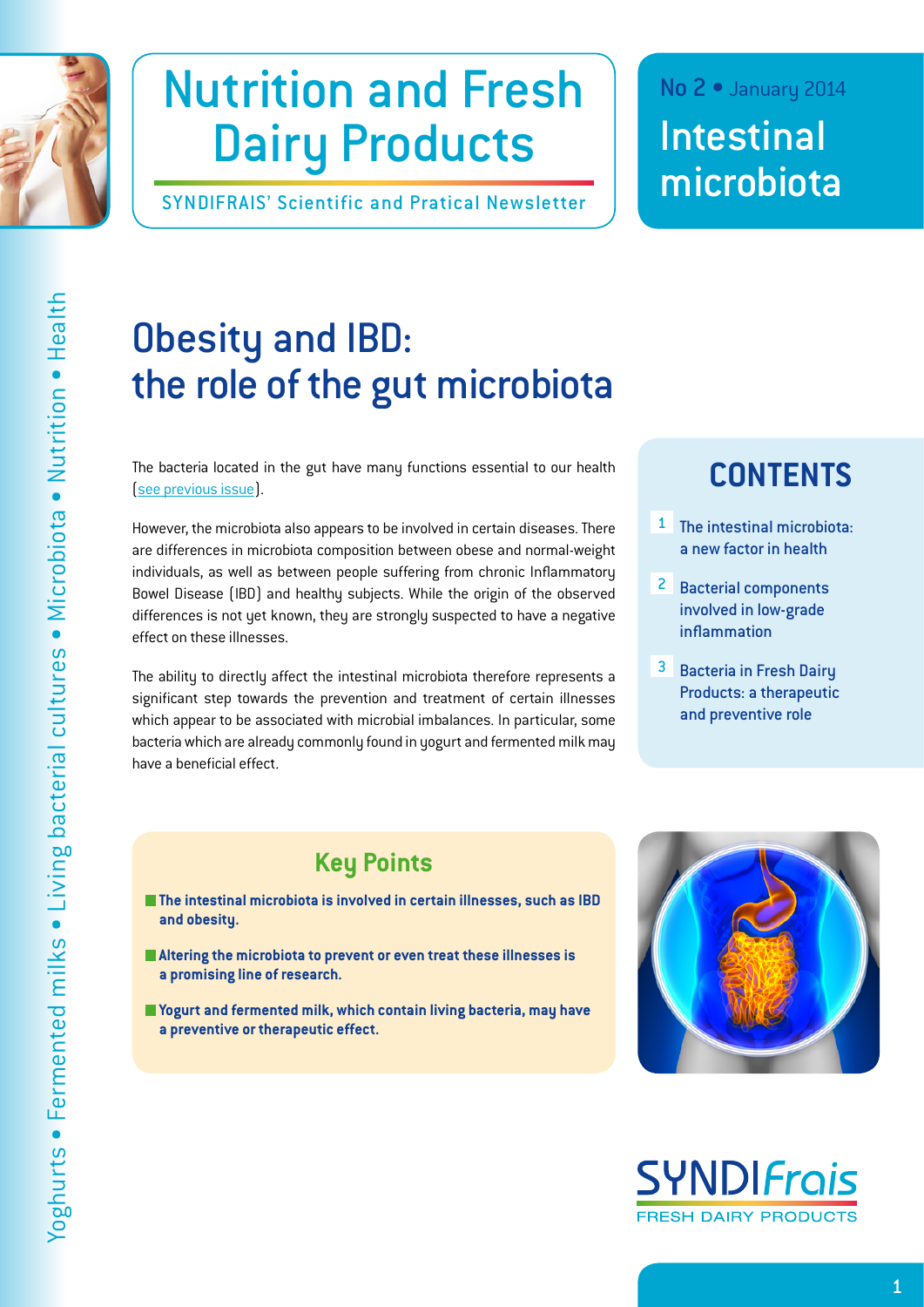<span id="page-1-0"></span>

# The intestinal microbiota: a new factor in health

# **Chronic Inflammatory Bowel Disease**

Under conditions which are not yet well-known, the immune system can be excessively stimulated by the microbiota, leading to chronic Inflammatory Bowel Disease (IBD). The microbiota is involved, but it is not the sole cause for this illness.

### A different microbiota from healthy individuals

It has recently been discovered that the microbiota of patients suffering from IBD, as well as patients in remission, is significantly different from that of healthy individuals (called **dysbiosis**\*) (1).

The ratio between the bacterial phyla *Firmicutes* and *Bacteroidetes* appears to be the main marker of these imbalances  $[table 1]$ . The microbiota of persons suffering from IBD presents a significant deficit in the *Firmicutes* phylum both in number of species and in proportion. The very small quantity of one of the most representative *Firmicutes* species - the bacterium *Faecalibacterium prausnitzii* - may be largely responsible for this deficit.

Nevertheless, these differences are not systematic enough to allow the definition of a "good" or "bad" bacterial profile for this illness. The origin of these imbalances also remains unknown: **the state of dysbiosis may be the origin of the illness or simply a marker of the pathological state.**

### An increased risk of inflammation

Though there is no one type of microbiota which is systematically detected, the imbalances which are normally observed point to increased inflammation with:

- a reduction of bacteria with protective anti-inflammatory function which are normally dominant in healthy individuals. In particular, the bacterium *F. prausnitzii* might have significant anti-inflammatory properties<sup>(2)</sup>. In addition, for patients for whom surgery has proved necessary, the risk of early relapse is inversely proportional to their *F. prausnitzii* levels.
- an increase in pro-inflammatory bacteria with pathogenic potential of the type *Escherichia coli*<sup>(3)</sup>.



# **Focus on IBD**

- **IDED** includes Crohn's disease (CD) and ulcerative colitis (UC).
- $\blacksquare$  These are characterized by inflammation of the lining of the digestive tract, most frequently in the intestine for CD, and in the rectum and colon for UC.
- $\blacksquare$  They alternate between inflammatory eruptions, which cause diarrhea, stomach pain, weight loss and fever, and periods of remission.
- $\blacksquare$  They are most frequently diagnosed in patients between 20 and 30 years old, but may develop at any age.
- $\blacksquare$  The prevalence rate of IBD reaching up to 396/100,000 persons worldwide.

### **GLOSSARY:**

\* **Dysbiosis:** Significant differences in the composition of the intestinal microbiota for a sick individual compared to a healthy individual.

# **Key point**

 $\blacksquare$  The microbiota imbalances that have been observed indicate an increased risk of inflammation.

### **IN PRACTICE:**

- **During a flare-up, recommend a low-fiber diet in order to limit digestive symptoms**.
- **During periods of remission,** r**ecommend a varied and balanced diet to avoid deficiencies.**
- $\rightarrow$  Refer the patient to a gastroenterologist or dietician.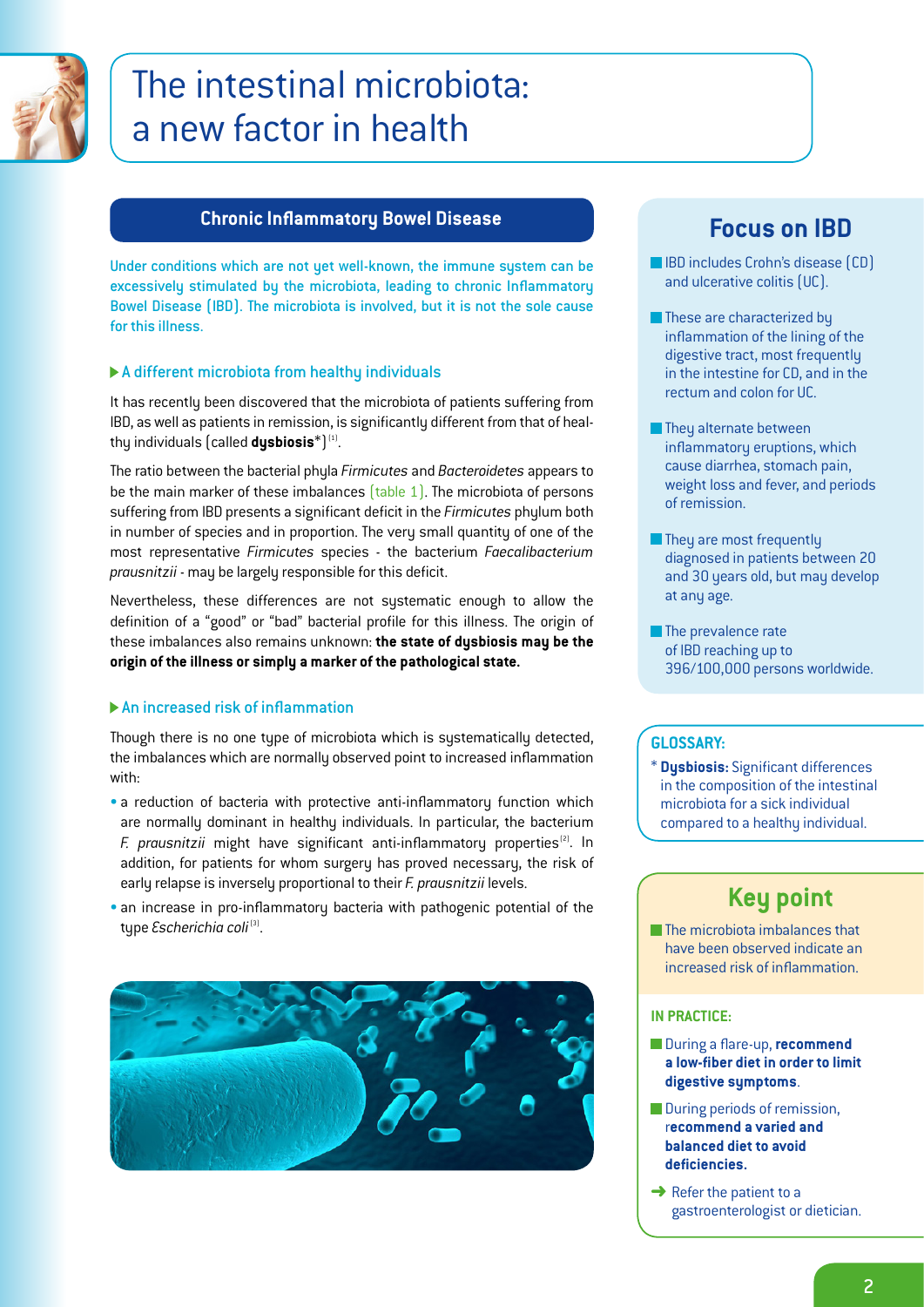

# **Obesity**

Obesity is linked to complex interactions between genetic and environmental factors such as diet and lifestyle. But the microbiota may be an additional factor.

#### A different microbiota from healthy individuals

The *Firmicutes/Bacteroidetes* ratio also appears to be the main marker for microbial imbalances in obese individuals, characterized by a decrease in *Bacteroidetes*<sup>(5)</sup> (table 1). Weight loss caused by a low-calorie diet can allow the patient to return to a bacterial profile resembling that of thinner individuals<sup>[5]</sup>.

Nevertheless, research on the composition of the intestinal microbiota of obese individuals has produced conflicting results. **It does not permit the definition of a single type of intestinal microbiota associated with obesity.**

In addition, the observed dysbiosis does not allow us to say whether this microbiota is partly responsible for obesity or whether it is simply evidence of dietary changes or of the state of obesity.

#### Could the microbiota play a role in weight gain?

The microbiota could be involved in our energy metabolism: intestinal bacteria may provide energy to the body which has been recovered from food by-products $^{(6)}$ .

Might there therefore be a type of microbiota which leads to an increased ability to extract energy from food? For animals, during a high-fat diet, the microbiota of obese mice seems to be slightly more efficient in recovering energy than that of thin mice $(7)$ . Nevertheless, it is essential to consider the interaction between the diet and the intestine and microbiota: **attributing a decisive role in the development of body fat to the microbiota on its own is not feasible.**

We now know that a combination of environmental and genetic factors contributes to the creation of an individual's specific microbiota, which may or may not favor the development of obesity.

#### Microbial markers that predict obesity?

Recent studies suggest that individuals with little bacterial diversity (in number of genes) are at greater risk of developing complications associated with obesity  $(8,9)$ . These results have yet to be confirmed, but they may indicate a new tool for diagnosing obesity.



**Table 1** - The *Firmicutes*-*Bacteroidetes* balance, the main bacterial marker.

# **Focus on obesity**

**Around 10% of men and 14% of** women in the world are obese $^{(4)}$ .

# **Key points**

A combination of environmental and genetic factors contributes to:

- **In the creation of an individual's** specific microbiota,
- **Notai** which may or may not favor the development of obesity.

### **PERSPECTIVES**

The confirmation of these observations would open lines of research on:

- the causes of these illnesses,
- diagnostic tools,
- new therapeutic factors.

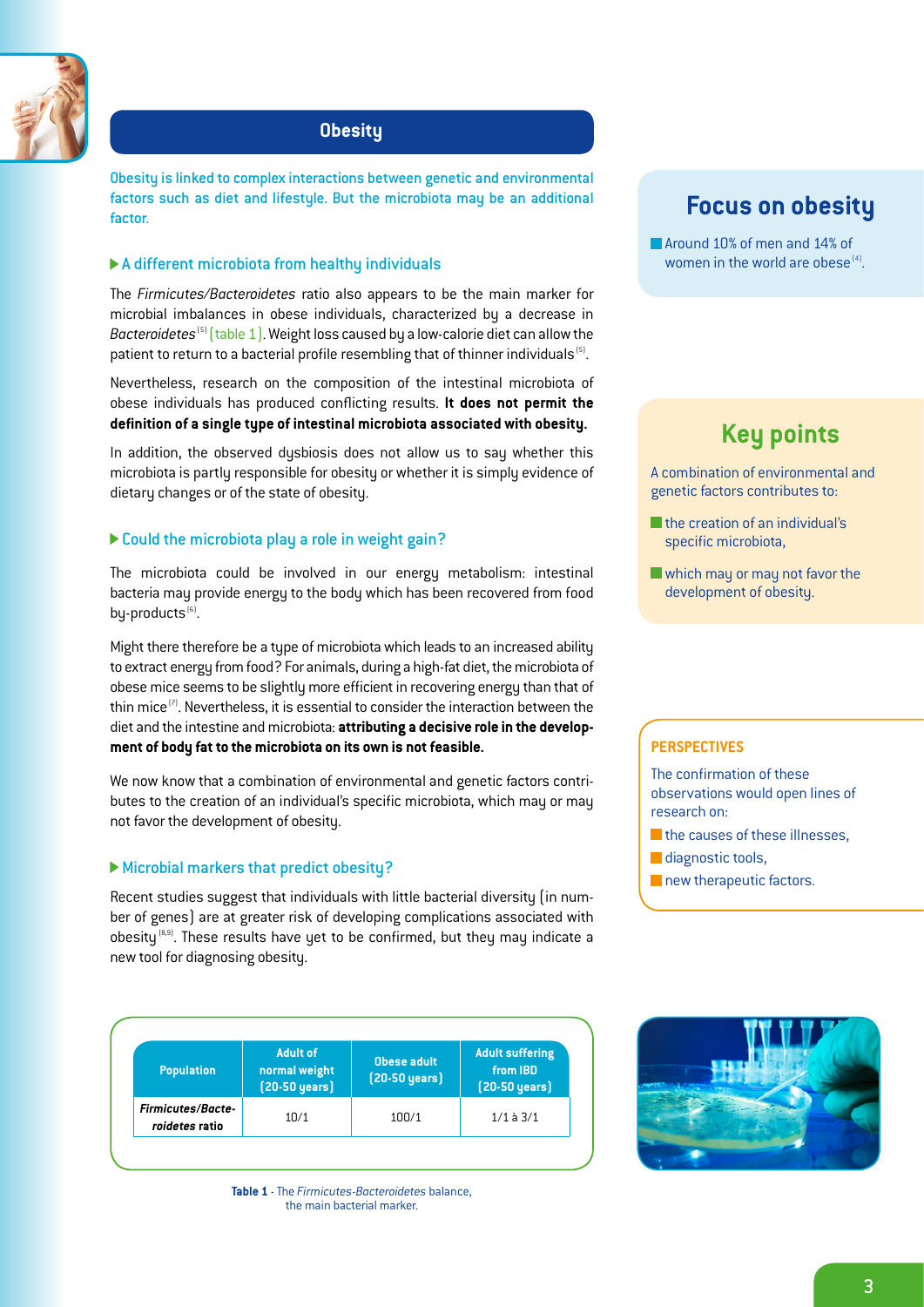<span id="page-3-0"></span>

# Bacterial components involved in low-grade inflammation

Obesity is characterized by a combination of metabolic issues whose development is associated with **chronic low-grade inflammation**<sup>\* (10)</sup> (figure 1). More and more evidence suggests that the microbiota might be involved in this low-grade inflammation.



**Figure 1** - Obesity and its illnesses are associated with chronic low-grade inflammation.

# **Excess lipids may affect intestinal permeability**

A high-fat diet may affect intestinal permeability and enable the entry of bacterial compounds into the bloodstream<sup>(11)</sup>. In animals, **Lipopolysaccharide**" (LPS) – molecules from the cell walls of gram-negative bacteria –, appear to pass more easily into the bloodstream. While in healthy mice, plasmatic LPS levels are very low, they are nearly doubled for mice fed a high-fat diet<sup>(12)</sup>.

However, a high-fat diet also changes the composition of the intestinal microbiota, characterized by a drastic reduction in the number of *Bifidobacteria* (gram-positive bacteria). Surprisingly, the number of *Bifidobacteria* is directly associated with the blood LPS level:

• the less *Bifidobacteria* in the microbiota, the higher the blood LPS level<sup>(12)</sup>.

Many mechanisms of action have been suggested, such as an increase in the formation of chylomicrons (molecular complexes which allow bacterial molecules to pass into the bloodstream) or a decrease in the activity of the enzyme responsible for splitting LPS in the intestine (figure 2).

## **GLOSSARY:**

- **\* Chronic low-grade inflammation** in obese individuals corresponds to a moderate but lasting increase in inflammatory markers in the blood.
- **\*\* Lipopolysaccharides (LPS):** Bacterial components continually produced in the intestinal lumen following lysis of gram-negative bacteria.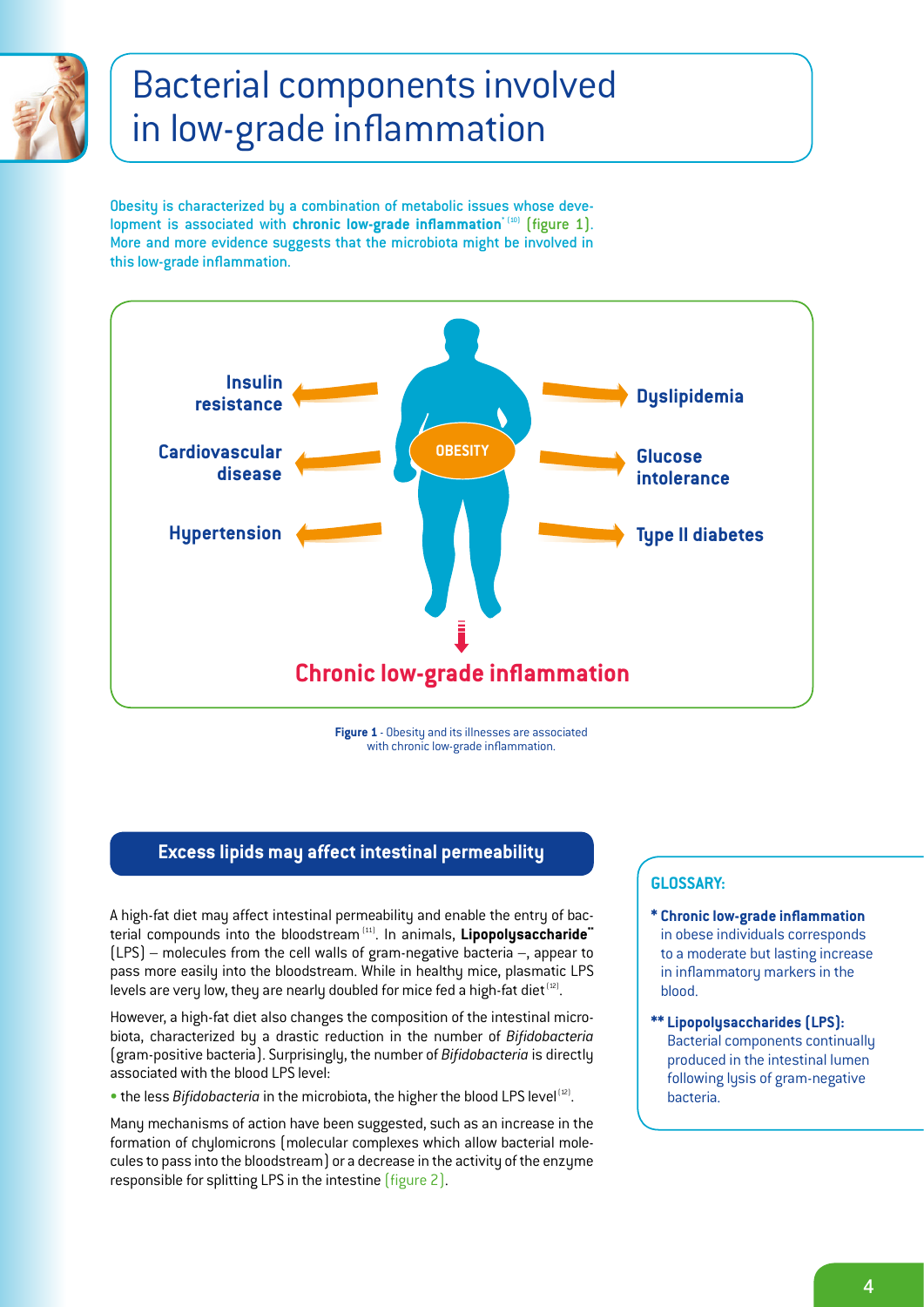

# **And favor the development of low-grade inflammation**

Once LPS is in the bloodstream, it can stimulate the synthesis and secretion of pro-inflammatory cytokines in peripheral tissue, also favoring the development of chronic low-grade inflammation.

LPS may also be involved in the development of type 2 diabetes associated with obesity: type-2 diabetic patients also present with significantly higher plasma LPS levels compared to healthy individualss<sup>(13)</sup>.

# **Key point**

**Excess lipids may be involved** in the development of low-grade inflammation.

## **IN PRACTICE:**

Recommend a balanced diet and avoid excessive fat.



**Figure 2** - The consumption of a high-fat diet may contribute to the development of low-grade inflammation (adapted from Cani & Delzenne 2011 $^{\text{\tiny{[4]}})}.$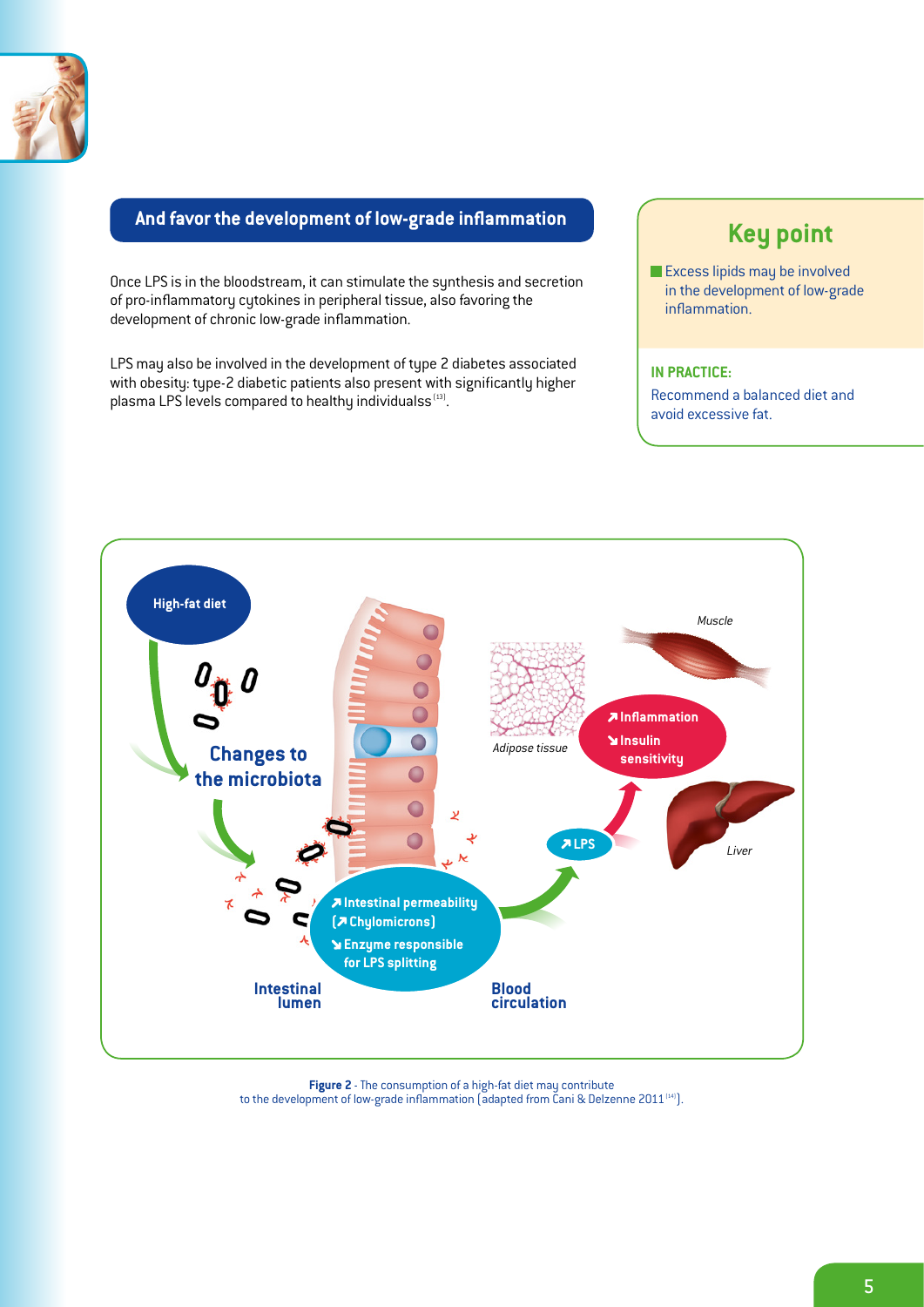<span id="page-5-0"></span>

# Bacteria in Fresh Dairy Products: a therapeutic and preventive role

Modulation of the microbiota presents new possibilities for treatment. There is growing scientific evidence demonstrating or suggesting the beneficial effects of certain bacteria which are already commonly found in yogurt and fermented milk (*Streptococcus thermophilus, Lactobacillus bulgaricus* and others – mainly strains of *Lactobacillus* and *Bifidobacteria*).

# **Preventive and curative effects on IBD**

#### Clinical trials demonstrate uneven effectiveness of probiotics on IBD, but certain promising strains may be used in treatment of the illness in the future.

Recent examples include a synbiotic (combining *Bifidobacterium* and a prebiotic) which has enabled a reduction in the intensity and severity of CD symptoms<sup>(15)</sup>, while a significant reduction in bleeding was achieved for UC with a combination of probiotic species (16).

Research on the effects of probiotics on UC demonstrate greater rates of remission (around 10%) for patients taking a probiotic (isolated species of bacteria or bacterial cocktails, whether or not they are combined with a prebiotic)<sup>(17)</sup>. These patients also present a lower relapse rate, of around 10  $\frac{10}{12}$ .

# **Body fat reduction and reduction of the risk of developing obesity**

More and more studies are demonstrating that yogurt and fermented milk may be beneficial for weight management and the reduction of the risk of becoming obese.

### ▶ Significant reduction of body fat

Yogurt consumption appears to facilitate the reduction of body fat while preserving lean body mass, especially for obese or overweight individuals on a low-calorie diet  $^{(18)}$  (three servings of non-fat uogurt per day). Yogurt consumption also appears to effectively suppress hunger during a diet.

Some lactic cultures may also be especially beneficial. In particular, daily consumption of fermented milk containing a strain of *Lactobacillus* (*L. gasseri* SBT2055) significantly reduces body fat, especially abdominal fat, in obese  $individuals<sup>(19,20)</sup>$ .

### ▶ Reduction of the risk of developing obesity

Many studies have suggested that certain probiotics have a beneficial effect on obesity prevention. Two recent intervention studies have demonstrated significant results.

- A combination of probiotics during pregnancy **significantly reduces the risk of developing abdominal obesity after birth**(21).
- Newborns with a high number of bifidobacteria in their intestinal microbiota (from birth to 12 months) are **less likely to develop obesity at 7 years of age**<sup>(22)</sup>.



# **Key points**

Certain probiotic strains reduce:

- $\blacksquare$  the intensity of symptoms,
- **T** the risk of relapse.

### **IN PRACTICE:**

Though further research is required for routine prescription, there are no contraindications to recommending dairy products for individuals suffering from IBD.

# **Key points**

Yogurt and fermented milk may be beneficial for the reduction of:

**body** fat,

 $\blacksquare$  the risk of developing obesity.

#### **IN PRACTICE:**

Yogurt and fermented milk may be recommended as part of a low-calorie diet for obese or overweight patients.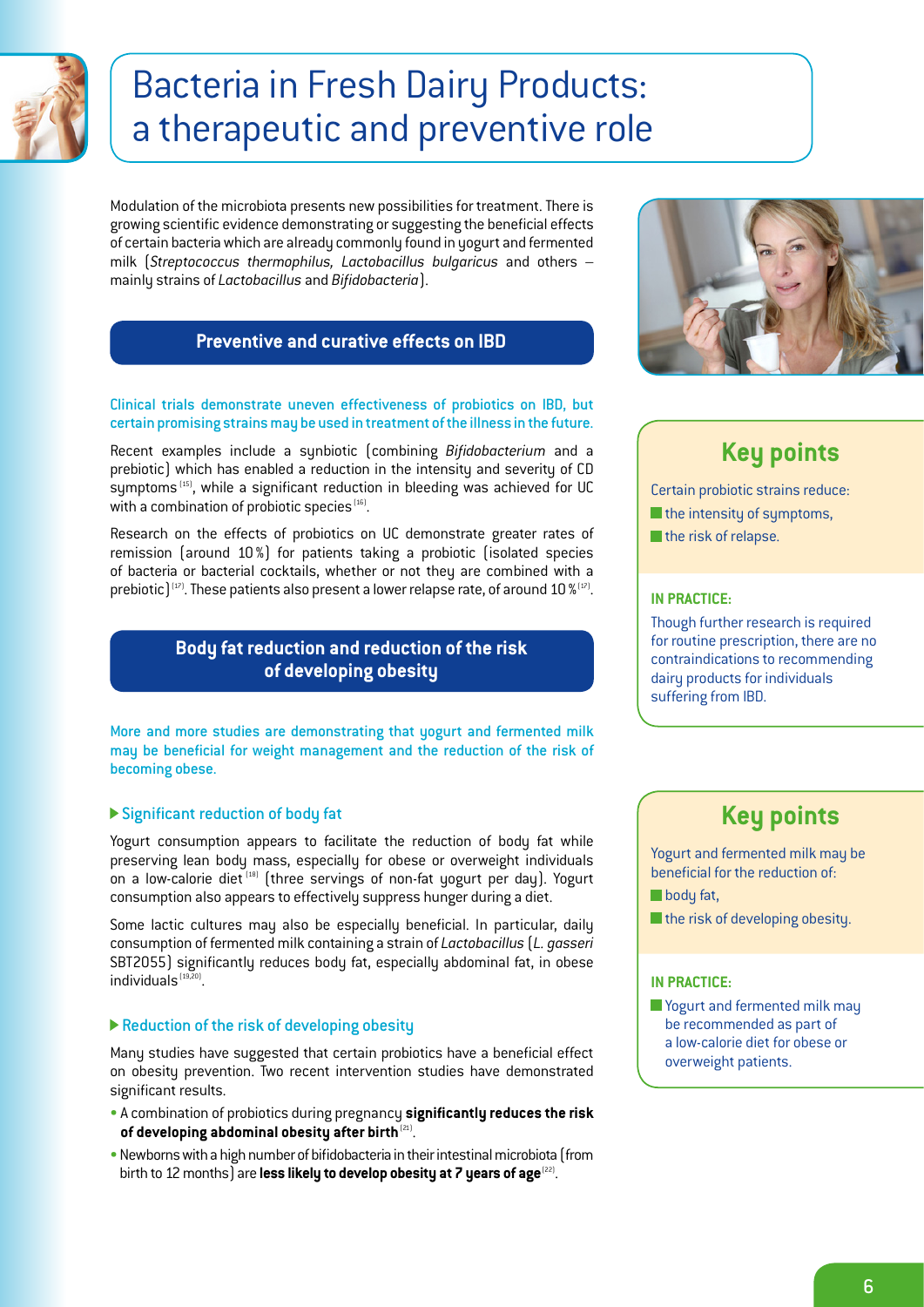

# **Summary**

#### **Key points**  $\left( \sum_{i=1}^{n} a_i \right)$

- **The microbiota of obese individuals and those suffering from IBD are in a state of dysbiosis.**
- **Over the course of the illness, these microbial imbalances may increase the risk of complications.**
- **Modulation of the intestinal microbiota constitutes a promising line of research for the prevention and treatment of certain illnesses associated with dysbiosis.** 
	- ➡ **In particular, certain bacteria which are already commonly found in yogurt and fermented milk may have a therapeutic or preventive effect.**





**Figure 3** - The major role of yogurt and fermented milk in prevention and therapy.